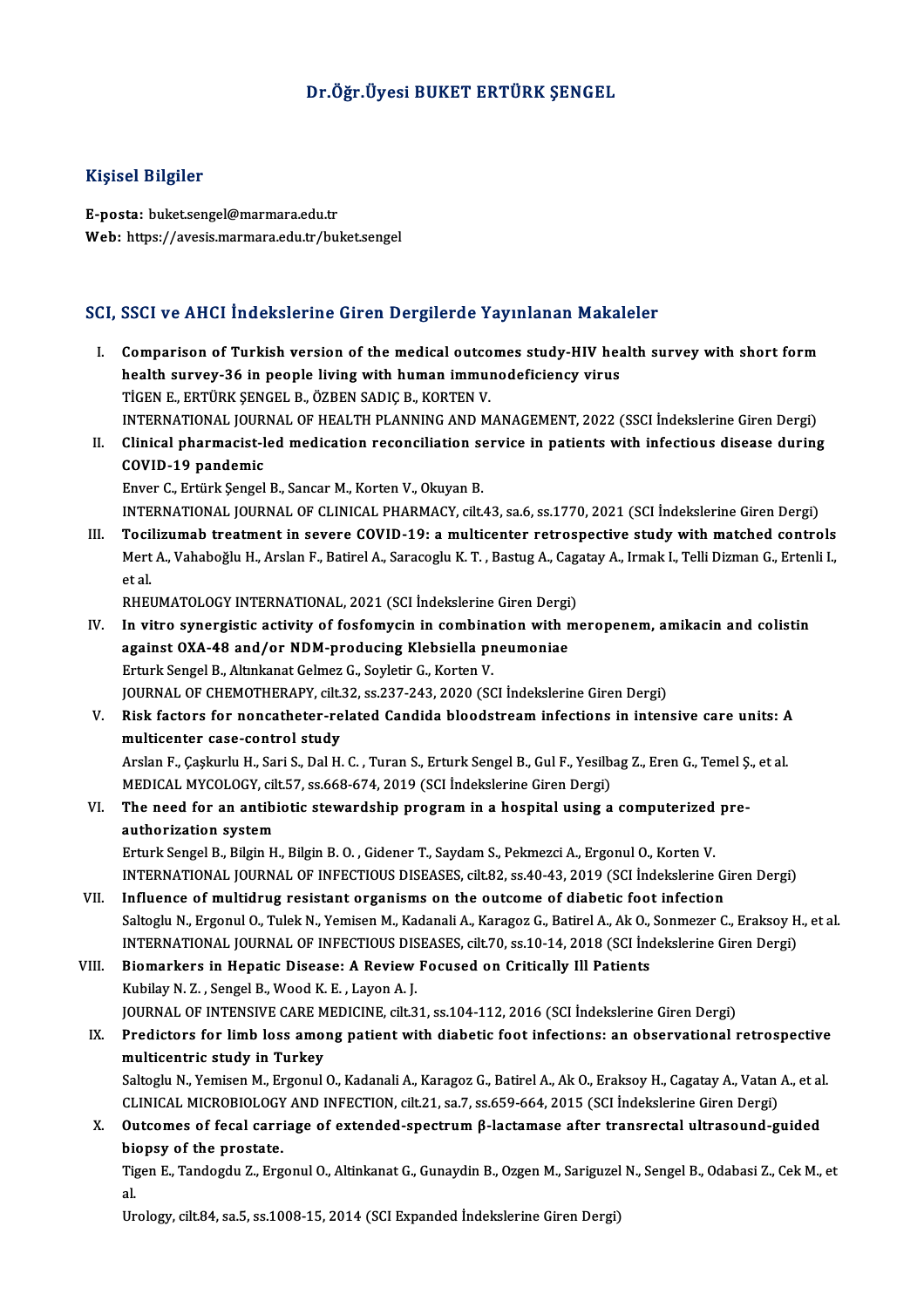XI. Outcomes of Fecal Carriage of Extended-spectrum b-Lactamase After Transrectal Ultrasound-guided<br>Riensy of the Prestate COMMENT Reply **Outcomes of Fecal Carriage of Extended<br>Biopsy of the Prostate COMMENT Reply<br>TicEN E. Tandesdy 7, Exsenyl O, ALTINKAN** Outcomes of Fecal Carriage of Extended-spectrum b-Lactamase After Transrectal Ultrasound-guided<br>Biopsy of the Prostate COMMENT Reply<br>TIGEN E., Tandogdu Z., Ergonul O., ALTINKANAT GELMEZ G., Gunaydin B., Ozgen M., Sariguzel Biopsy of the Prostate COMMENT Reply<br>TİGEN E., Tandogdu Z., Ergonul O., ALTINKANAT GELMEZ G., Gunaydin B., Ozgen M., Sariguzel N., ERTÜRK ŞENGEL<br>B., ODABAŞI Z., Cek M., et al. UROLOGY, cilt.84, sa.5, ss.1014-1015, 2014 (SCI İndekslerine Giren Dergi)

## Diğer Dergilerde Yayınlanan Makaleler

- I. Impact of Bi-ventricular systolic function onmortality in patients with sepsis and septic shock TİGENE.,KEPEZA.,SÜNBÜLM.,ÖZBENSADIÇB.,ERTÜRKŞENGELB.,BİLGİLİB.,OLGUNYILDIZELİ Ş.,TİGENM.K. Impact of Bi-ventricular systolic function on mortality in patients with seps<br>TİGEN E., KEPEZ A., SÜNBÜL M., ÖZBEN SADIÇ B., ERTÜRK ŞENGEL B., BİLGİLİ B., OLG<br>Koşuyolu Heart Journal, sa.3, ss.216-220, 2021 (Diğer Kurumları TIGEN E., KEPEZ A., SÜNBÜL M., ÖZBEN SADIÇ B., ERTÜRK ŞENGEL B., BİLGİLİ B., OLGUN YILDIZELİ Ş., TIGEN<br>Koşuyolu Heart Journal, sa.3, ss.216-220, 2021 (Diğer Kurumların Hakemli Dergileri)<br>II. Determination of fosfomycin sus
- Koşuyolu Heart Journal, sa.3, ss.216-220, 2021 (Diğer Kurumların Hakemli Derg<br>Determination of fosfomycin susceptibility in carbapenemase producin<br>isolated prior to clinical use of the intravenous formulation in Turkey<br>Alt Determination of fosfomycin susceptibility in carbapenema<br>isolated prior to clinical use of the intravenous formulation<br>Altinkanat Gelmez G., Can B., Ertürk Şengel B., Korten V., Söyledir G.<br>Marmare Medical Journal, silt 2 isolated prior to clinical use of the intravenous formulation in Turkey<br>Altinkanat Gelmez G., Can B., Ertürk Şengel B., Korten V., Söyledir G.<br>Marmara Medical Journal, cilt.34, sa.2, ss.127-131, 2021 (ESCI İndekslerine Gir Altinkanat Gelmez G., Can B., Ertürk Şengel B., Korten V., Söyledir G.<br>Marmara Medical Journal, cilt.34, sa.2, ss.127-131, 2021 (ESCI İndekslerine Giren Dergi)<br>III. Occupation-Related Injuries Among Healthcare Workers: Inc
- Marmara<br>Occupation<br>Training<br>Entürk Sot Occupation-Related Injuries Among Healthcare V<br>Training<br>Ertürk Şengel B., Tigen E., Bilgin H., Dogru A., Korten V.<br>CUPEUS, sik 12.50 4.2021 (ESCL Indekslerine Giren De

Training<br>Ertürk Şengel B., Tigen E., Bilgin H., Dogru A., Korten V.<br>CUREUS, cilt.13, sa.4, 2021 (ESCI İndekslerine Giren Dergi)

- IV. Cryptococcus meningitis presented with multiple cerebral infarcts in an immunocompetent patient CUREUS, cilt.13, sa.4, 2021 (ESCI İndekslerine Giren Dergi)<br>Cryptococcus meningitis presented with multiple cerebral infarcts in an in<br>ERTÜRK ŞENGEL B., TİGEN E., Sarinoglu R. C. , MİDİ İ., ÇERİKÇİOĞLU N., ODABAŞI Z.<br>IDCAS Cryptococcus meningitis presented with multiple<br>ERTÜRK ŞENGEL B., TİGEN E., Sarinoglu R. C. , MİDİ İ., (<br>IDCASES, cilt.24, 2021 (ESCI İndekslerine Giren Dergi)<br>Fyalustion of different respiratoru samples and ERTÜRK ŞENGEL B., TİGEN E., Sarinoglu R. C. , MİDİ İ., ÇERİKÇİOĞLU N., ODABAŞI Z.<br>IDCASES, cilt.24, 2021 (ESCI İndekslerine Giren Dergi)<br>V. Evaluation of different respiratory samples and saliva for the detection of SARS C
- IDCASES, cilt.24, 2021 (ESCI İndekslerine Giren Dergi)<br>**Evaluation of different respiratory samples and saliva for the dete**<br>Can Sarinoglu R., Güneşer D., Ertürk Şengel B., Korten V., Karahasan Yagci A.<br>Marmara Medical Jou Evaluation of different respiratory samples and saliva for the detection of S<br>Can Sarinoglu R., Güneşer D., Ertürk Şengel B., Korten V., Karahasan Yagci A.<br>Marmara Medical Journal, cilt.34, sa.1, ss.51-56, 2021 (ESCI İndek Can Sarinoglu R., Güneşer D., Ertürk Şengel B., Korten V., Karahasan Yagci A.<br>Marmara Medical Journal, cilt.34, sa.1, ss.51-56, 2021 (ESCI İndekslerine Giren Dergi)<br>VI. Impact of tocilizumab on clinical outcomes in severe
- Marmara Medical Journal, cilt.34, sa<br>Impact of tocilizumab on clinica<br>infection: A case-control study<br>EPTÜPL SENGEL B. OTALS, Cul E. L Impact of tocilizumab on clinical outcomes in severe COVID-19 patients and risk of secondary<br>infection: A case-control study<br>ERTÜRK ŞENGEL B., Ozel S., Gul F., ILGIN C., TİGEN E., Altunal L. N. , KABADAYI F., SİLİ U., Aydi in!<br>ER<br>al. ERTÜRK ŞENGEL B., Ozel S., Gul F., ILGIN C., TİGEN E., Altunal L. N. , KABADAYI F., SİLİ U., Aydin M., ODABAŞI Z., et<br>al.

- al.<br>MARMARA MEDICAL JOURNAL, cilt.34, sa.2, ss.112-119, 2021 (ESCI İndekslerine Giren Dergi)<br>VII. Bronkoalveolar Lavaj Örneklerinde Pneumocystis jirovecii Pozitifliği ve AmpirikTedavi Yaklaşımı<br>Erturk Sangel B. Alban Ö. Ca MARMARA MEDICAL JOURNAL, cilt.34, sa.2, ss.112-119, 2021 (ESCI İndekslerine Giren Dergi)<br>Bronkoalveolar Lavaj Örneklerinde Pneumocystis jirovecii Pozitifliği ve AmpirikTe<br>Erturk Sengel B., Alhan Ö., Can Sarınoğlu R., Tuken Bronkoalveolar Lavaj Örneklerinde Pneumocystis jirovecii Pozitifliği ve<br>Erturk Sengel B., Alhan Ö., Can Sarınoğlu R., Tukenmez Tıgen E., Odabaşı Z.<br>Ankem Dergisi, cilt.34, sa.2, ss.57-64, 2020 (Diğer Kurumların Hakemli Der Erturk Sengel B., Alhan Ö., Can Sarınoğlu R., Tukenmez Tıgen E., Odabaşı Z.<br>Ankem Dergisi, cilt.34, sa.2, ss.57-64, 2020 (Diğer Kurumların Hakemli Dergileri)<br>VIII. Marmara Üniversitesi Pendik Eğitim ve Araştırma Hastanesi'
- Ankem Dergisi, cilt.34, sa.2, ss.57-64, 2020 (Diğer Kurumların Ha<br>Marmara Üniversitesi Pendik Eğitim ve Araştırma Hastan<br>Hepatit C Prevalansı,Genotip Dağılımı ve Tedavi Yanıtları<br>Ertürk Sengel B. Basarı T. Tükenmez Tigen E Marmara Üniversitesi Pendik Eğitim ve Araştırma Hastanesi'nde 2014-2018 )<br>Hepatit C Prevalansı,Genotip Dağılımı ve Tedavi Yanıtları<br>Ertürk Şengel B., Başarı T., Tükenmez Tigen E., Can Sarınoğlu R., Can B., Sili U., Korten Hepatit C Prevalansı,Genotip Dağılımı ve Tedavi Yanıtları<br>Ertürk Şengel B., Başarı T., Tükenmez Tigen E., Can Sarınoğlu R., Can B., Sili U., Korten V.<br>ANKEM Dergisi, cilt.34, sa.1, ss.13-17, 2020 (Diğer Kurumların Hakemli Ertürk Şengel B., Başarı T., Tükenmez Tigen E., Can Sarınoğlu R., Can B., Sili U., Korten V.<br>ANKEM Dergisi, cilt.34, sa.1, ss.13-17, 2020 (Diğer Kurumların Hakemli Dergileri)<br>IX. Factors Affecting Inadequate Empirical Anti
- ANKEM Dergisi, cilt.34, sa.1, ss.13-17, 2020 (Diğer Kurumların Hakemli De<br>Factors Affecting Inadequate Empirical Antimicrobial Therapy ar<br>Urinary Tract Infections in Elderly Patients: A Multicenter Study<br>Kerlmar B. KURTARA Factors Affecting Inadequate Empirical Antimicrobial Therapy and the Clinical Course of Upper<br>Urinary Tract Infections in Elderly Patients: A Multicenter Study<br>Korkmaz P., KURTARAN B., Ozdemir Armagan S., Turan Ozden H., K Uri<mark>nary Tract Infections in Elde</mark><br>Korkmaz P., KURTARAN B., Ozdemir<br>Uygun Kizmaz Y., Hamidi A. A. , et al.<br>MEDITEPPANEAN IOUPNAL OF INF Korkmaz P., KURTARAN B., Ozdemir Armagan S., Turan Ozden H., Kacar F., ATEŞ S., Durmus G., Bayindir Bilman<br>Uygun Kizmaz Y., Hamidi A. A. , et al.<br>MEDITERRANEAN JOURNAL OF INFECTION MICROBES AND ANTIMICROBIALS, cilt.9, 2020 Uygun Kizmaz Y., Hamidi A. A. , et al.<br>MEDITERRANEAN JOURNAL OF INFECTION MICROBES AND ANTIMICROBIALS, cilt.9, 2020 (ESCI İndekslerine<br>Giren Dergi) MEDITERRANEAN JOURNAL OF INFECTION MICROBES AND ANTIMICROBIALS, cilt.9, 2020 (ESCI Indekslerine<br>Giren Dergi)<br>X. Prevalence of CTX-M enzyme and qnrA, qnrB, qnrC, qnrS, aac-(6)-Ib genes among ESBL (Extended<br>Spectrum bete lec
- Giren Dergi)<br>Prevalence of CTX-M enzyme and qnrA, qnrB, qnrC, qnrS, aac-(6)-Ib genes among ESBL (Extended<br>spectrum beta lactamase)-positive isolates in patients undergoing transrectal needle prostate biopsy<br>in Turkov Prevalence<br>spectrum<br>in Turkey.<br>TICEN E. T. spectrum beta lactamase)-positive isolates in patients undergoing transrectal need<br>in Turkey.<br>TİGEN E., TANDOĞDU Z., ALTINKANAT GELMEZ G., DOĞRU A., ERTÜRK ŞENGEL B., KORTEN V.<br>Dissess and Malagular Madisine, silt 4, sa 1,

in Turkey.<br>TİGEN E., TANDOĞDU Z., ALTINKANAT GELMEZ G., DOĞRU A., ERTÜRK ŞENGEL B., KORTEN V<br>Disease and Molecular Medicine, cilt.4, sa.1, ss.1, 2016 (Diğer Kurumların Hakemli Dergileri)<br>Efficesu of N. 2021 putatejne in pr

TIGEN E., TANDOĞDU Z., ALTINKANAT GELMEZ G., DOĞRU A., ERTÜRK ŞENGEL B., KORTEN V.<br>Disease and Molecular Medicine, cilt.4, sa.1, ss.1, 2016 (Diğer Kurumların Hakemli Dergileri)<br>XI. Efficacy of N-acetylcysteine in preventin Disease and Molecular Medicine, cilt.4, sa.1, ss.1, 2016 (Diğer Kurumların Hakemli Dergileri)<br>Efficacy of N-acetylcysteine in preventing amphotericin B induced acute kidney injury<br>ERTÜRK ŞENGEL B., Tukenmez Tigen E., TOPTA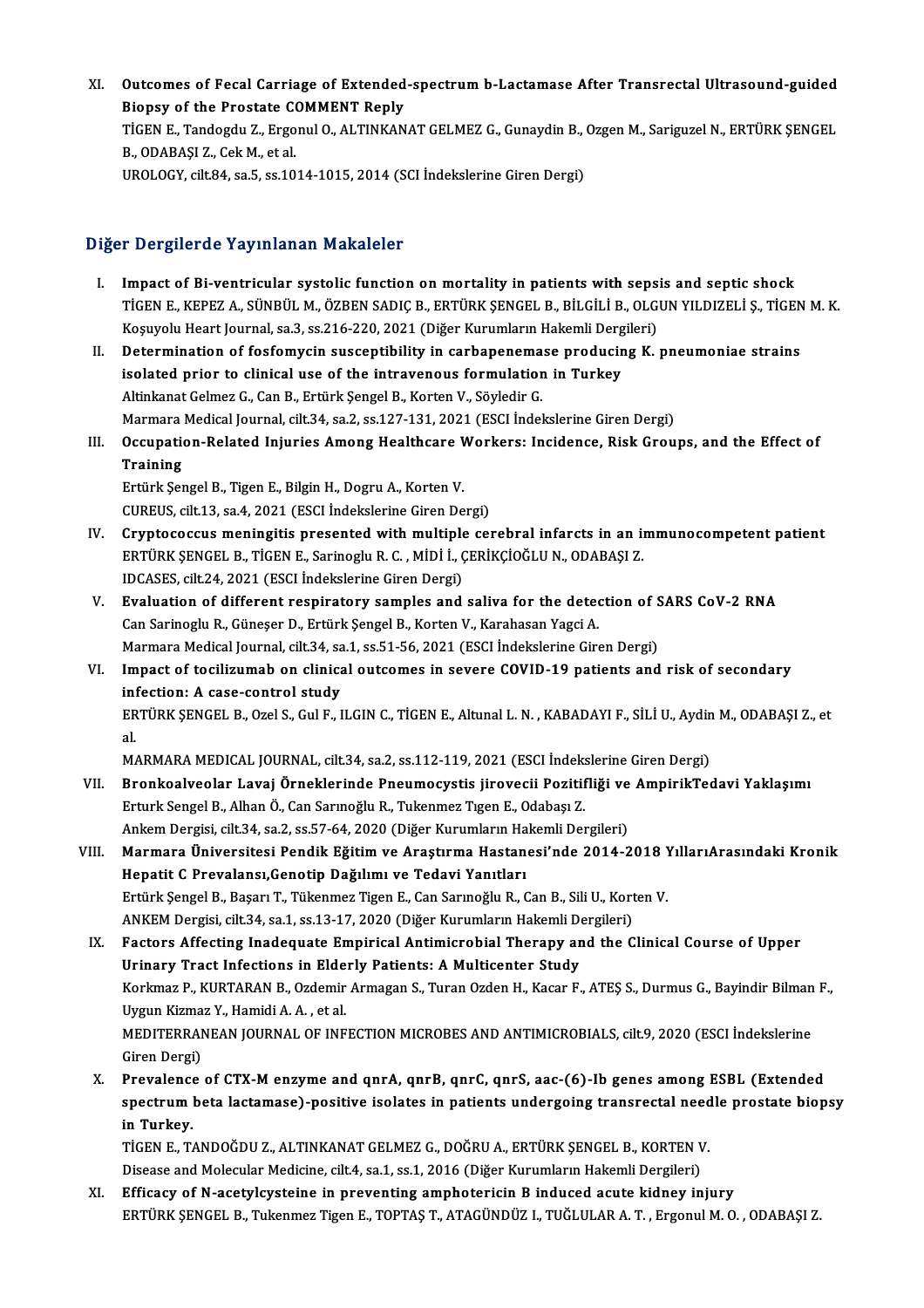MARMARA MEDICAL JOURNAL, cilt.29, sa.2, ss.73-78, 2016 (ESCI İndekslerine Giren Dergi)<br>Dev mitral kanak vejetesyeny

- XI . Devmitral kapak vejetasyonu MARMARA MEDICAL JOURNAL, cilt.29, sa.2, ss.73-78, 2016 (ESCI İndeksle<br>Dev mitral kapak vejetasyonu<br>TÜKENMEZ TİGEN E., BİLGİN H., OZBEN B., TİGEN K., ERTÜRK ŞENGEL B.<br>Marmara Madisəl Journal, silt 27, sə 3, sə 212, 215, 201 XII. Dev mitral kapak vejetasyonu<br>TÜKENMEZ TİGEN E., BİLGİN H., OZBEN B., TİGEN K., ERTÜRK ŞENGEL B.<br>Marmara Medical Journal, cilt.27, sa.3, ss.213-215, 2015 (Diğer Kurumların Hakemli Dergileri) TÜKENMEZ TİGEN E., BİLGİN H., OZBEN B., TİGEN K., ERTÜRK ŞENGEL B.<br>Marmara Medical Journal, cilt.27, sa.3, ss.213-215, 2015 (Diğer Kurumların Hakemli Dergileri)<br>XIII. Evaluation of percutaneous liver biopsy complicatio
- Marmara Medical Journal, cilt.27, sa.3, ss.213-215, 2015 (Diğer Kurumların Hakemli Dergileri)<br>Evaluation of percutaneous liver biopsy complications in patients with chronic viral he<sub>l</sub><br>hepatit hastalarında perkütan karaciğ Kose S., Ersan G., Tatar B., Adar P., Sengel B.<br>Eurasian Journal of Medicine, cilt.47, sa.3, ss.161-164, 2015 (ESCI İndekslerine Giren Dergi) hepatit hastalarında perkütan karaciğer biyopsi komplikasyonlarının değerlendirilmesi
- XIV. Reports of four cyst hydatid cases in different size and location Tukenmez Tigen E., ERTÜRK ŞENGEL B., Bilgin H., Ozel S., Mulazimoglu L. Reports of four cyst hydatid cases in different size and location<br>Tukenmez Tigen E., ERTÜRK ŞENGEL B., Bilgin H., Ozel S., Mulazimoglu L.<br>Asian Pacific Journal of Tropical Disease, cilt.4, sa.5, ss.408-411, 2014 (Diğer Kur
- XV. Reports of four cyst hydatid cases in different size and location Asian Pacific Journal of Tropical Disease, cilt.4, sa.5, ss.408-411,<br>Reports of four cyst hydatid cases in different size and l<br>TİGEN E., Ertürk Şengel B., BİLGİN H., Serra Ö., DURMUŞOĞLU L.<br>Asian Pasifis Journal of Tropis Asian Pacific Journal of Tropical Disease, 2014 (Diğer Kurumların Hakemli Dergileri) TİGEN E., Ertürk Şengel B., BİLGİN H., Serra Ö., DURMUŞOĞLU L.<br>Asian Pacific Journal of Tropical Disease, 2014 (Diğer Kurumların Hakemli Dergileri)<br>XVI. Impact of fecal carriage of extended-spectrum beta-lactamase producin
- Asian Pacific Journal of Tropical Disease, 2014 (Diğer Kurumların Hakemli Dergileri)<br>Impact of fecal carriage of extended-spectrum beta-lactamase producing Enterobacteriaceae on<br>outcomes of transrectal needle biopsies of t Impact of fecal carriage of extended-spectrum beta-lactamase producing Enterobacteria<br>outcomes of transrectal needle biopsies of the prostate Geniş spektrumlu beta laktama:<br>enterobacteriaceae taşi{dotless}yi{dotless}ci{dot outcomes of transrectal needle biopsies of the prostate Geniş :<br>enterobacteriaceae taşi{dotless}yi{dotless}ci{dotless}li{dotless<br>prostate{dotless}n transrectal iğne biyopsisi sonuçlarna etkisi<br>Tükonmas Tisan E. Exsânül Ö. enterobacteriaceae taşi{dotless}yi{dotless}ci{dotless}li{dotless}ği{dotless}ni{dotless}n<br>prostate{dotless}n transrectal iğne biyopsisi sonuçlarna etkisi<br>Tükenmez Tigen E., Ergönül Ö., Altinkanat G., Özgen M., Ertük Şengel prostate{d<br>Tükenmez<br>KORTEN V.<br>Marmara M Tükenmez Tigen E., Ergönül Ö., Altinkanat G., Özgen M., Ertük Şengel B., ODABAŞI Z., Türk<br>KORTEN V.<br>Marmara Medical Journal, cilt.26, sa.3, ss.127-129, 2013 (ESCI İndekslerine Giren Dergi)

Marmara Medical Journal, cilt.26, sa.3, ss.127-129, 2013 (ESCI İndekslerine Giren Dergi)<br>Kitap & Kitap Bölümleri

## itap & Kitap Bölümleri<br>I. ANTIFUNFAL STEWARDSHIP<br>Entürk Songel B Ertürk<br>ANTIFUNFAL S<br>Ertürk Şengel B.<br>HEALTH SCIENC

ANTIFUNFAL STEWARDSHIP<br>Ertürk Şengel B.<br>HEALTH SCIENCES Theory, Current Researches and New Trends, Prof. Dr. Nizami DURAN Prof. Dr. S1dd1k KESKİN<br>Asst. Prof. Dr. Canan DEMin, Editör. WPE. Cetinia.ss 70, 76, 2020. Ertürk Şengel B.<br>HEALTH SCIENCES Theory, Current Researches and New Trends,<br>Asst. Prof. Dr. Canan DEMİR, Editör, IVPE, Cetinje, ss.70-76, 2020<br>POST. ORERATIVE INFECTIONS, IN ENDOUROLOCICAL, PRO HEALTH SCIENCES Theory, Current Researches and New Trends, Prof. Dr. Nizami DURAN Prof. Dr. S1d<br>Asst. Prof. Dr. Canan DEMİR, Editör, IVPE, Cetinje, ss.70-76, 2020<br>II. POST-OPERATIVE INFECTIONS IN ENDOUROLOGICAL PROCEDURES

## Asst. Prof. Dr. Canan DEMİR, Editör, IVPE, Cetinje, ss.70-76, 2020<br>II. POST-OPERATIVE INFECTIONS IN ENDOUROLOGICAL PROCEDURES AND PRE-PROCEDURAL<br>PROPHYLAXIS

ErtürkŞengelB.,Tinay İ.

Chronic Hepatitis C Prevalence, Genotype Distribution and Treatment Responses at Marmara University Pendik Training and Research Hospital Between 2014-2018, Prof. Dr. Nizami DURAN Prof. Dr. S1dd1k KESKİN Asst. Prof. Dr. Canan DEMİR, Editör, IVPE, Cetinje, ss.56-69, 2020

# br. canan Deмik, edilor, ivre, cellije, ss.56-69, 2020<br>Hakemli Kongre / Sempozyum Bildiri Kitaplarında Yer Alan Yayınlar

- akemli Kongre / Sempozyum Bildiri Kitaplarında Ye:<br>I. COVID-19 yoğun bakımında ortaya çıkan C.auris olguları<br>ERTÜRK SENCEL B. TİCEN E. SAVIN E. CERİKÇİQĞLUN, KORTE I. COVID-19 yoğun bakımında ortaya çıkan C.auris olguları<br>ERTÜRK ŞENGEL B., TİGEN E., SAYIN E., ÇERİKÇİOĞLU N., KORTEN V., ODABAŞI Z. XXI.TürkKlinikMikrobiyolojive İnfeksiyonHastalıklarıKongresi,Türkiye,26 -30Mayıs2021, ss.917 ERTÜRK ŞENGEL B., TİGEN E., SAYIN E., ÇERİKÇİOĞLU N., KORTEN V., ODAE<br>XXI. Türk Klinik Mikrobiyoloji ve İnfeksiyon Hastalıkları Kongresi, Türkiye, 2<br>II. Barkındalık Çalışmalarının Aşılama Oranlarına Yansıyan Sonuçları<br>TİCE XXI. Türk Klinik Mikrobiyoloji ve İnfeksiyon Hastalıkları Kon<br>Farkındalık Çalışmalarının Aşılama Oranlarına Yansıy<br>TİGEN E., BİLGİN H., ERTÜRK ŞENGEL B., SİLİ U., KORTEN V.<br>YYL Türk Klinik Milrobiyoloji ve İnfeksiyon Hasta
- TİGEN E., BİLGİN H., ERTÜRK ŞENGEL B., SİLİ U., KORTEN V.<br>XXI. Türk Klinik Mikrobiyoloji ve İnfeksiyon Hastalıkları Kongresi, Türkiye, 26 30 Mayıs 2021, ss.533
- III. Nadir Görülen Polimikrobiyal Anaerobik Menenjit Vakası ERTÜRK ŞENGEL B., Yıldız F., OLUÇ Y., SİLİ U., TİGEN E., ÜLGER N., KORTEN V. XXI. Türk Klinik Mikrobiyoloji ve İnfeksiyon Hastalıkları Kongresi, Türkiye, 26 - 30 Mayıs 2021, ss.834-835 ERTÜRK ŞENGEL B., Yıldız F., OLUÇ Y., SİLİ U., TİGEN E., ÜLGER N., KORTEN V.<br>XXI. Türk Klinik Mikrobiyoloji ve İnfeksiyon Hastalıkları Kongresi, Türkiye, 26 - 30 Ma<br>IV. Dirençli Acinetobacter baumani greft infeksiyonu teda
- XXI. Türk Klinik Mikrobiyoloji ve İnfeksiyo<br>Dirençli Acinetobacter baumani greft<br>TİGEN E., ERTÜRK ŞENGEL B., KORTEN V.<br>YYL Türk Klinik Mikrobiyoloji ve İnfeksiyo TİGEN E., ERTÜRK ŞENGEL B., KORTEN V.<br>XXI. Türk Klinik Mikrobiyoloji ve İnfeksiyon Hastalıkları Kongresi, Türkiye, 26 - 30 Mayıs 2021, ss.527-528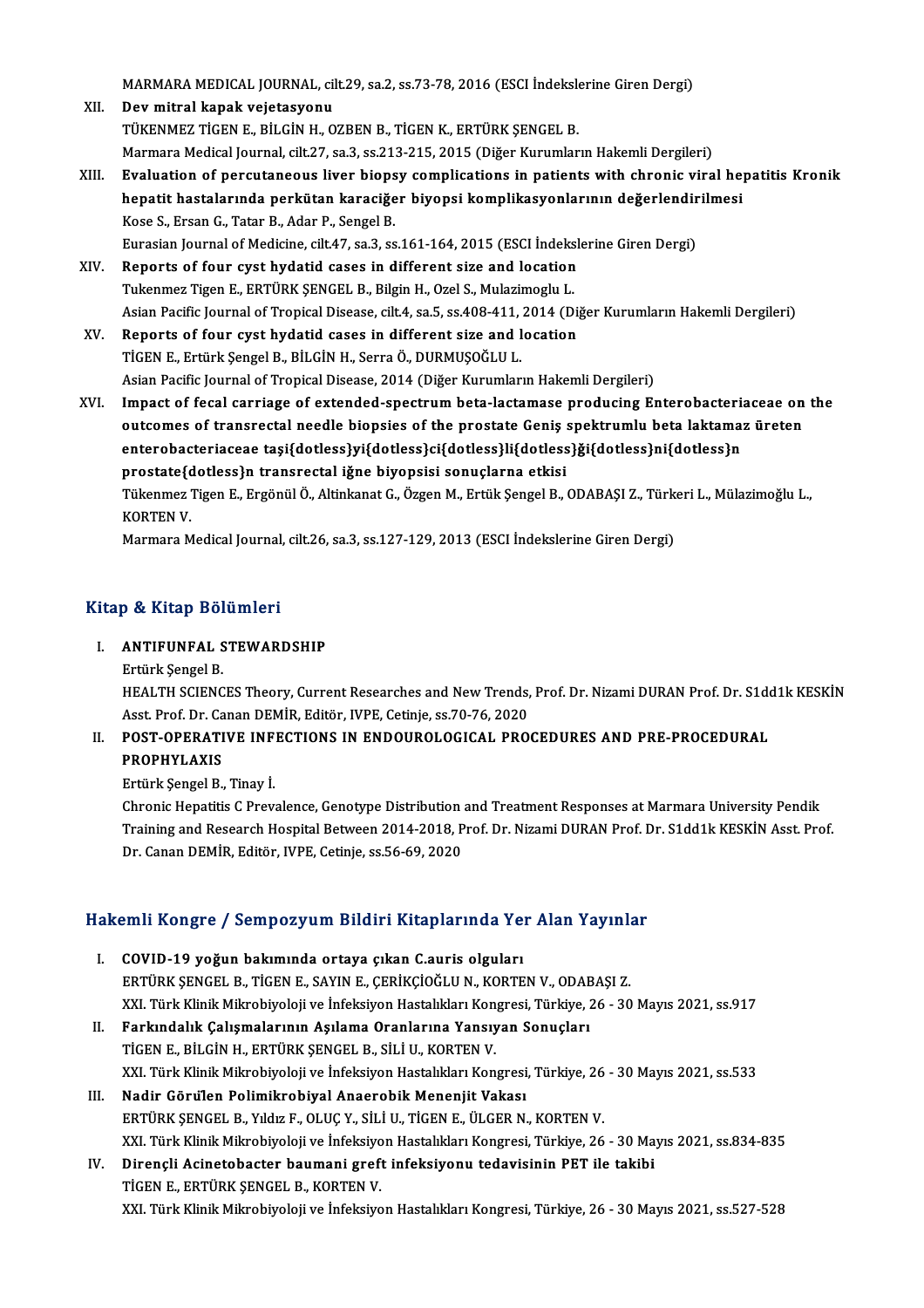- V. FACTORS ASSOCIATED WITH PROGRESSION TO CRITICAL ILLNESS IN 28 DAYS AMONG COVID-19 FACTORS ASSOCIATED WITH PROGRESSION TO CRITICAL ILLNESS IN 28 DAYS AMONG CONTRIENTS: RESULTS FROM A TERTIARY CARE HOSPITAL IN ISTANBUL, TURKEY (00734 ) SİLİ U., AY N. P. , TOPUZOĞLU A., BİLGİN H., TİGEN E., ERTÜRK ŞENGEL B., YAĞÇI ÇAĞLAYIK D., BALCAN M. B. ,<br>KOCAKAYA D., OLGUN YILDIZELİ Ş., et al. PATIENTS: RESULTS FROM A TERTIA<br>SİLİ U., AY N. P. , TOPUZOĞLU A., BİLGİN I<br>KOCAKAYA D., OLGUN YILDIZELİ Ş., et al.<br>ECCUID CONEERENCE ON CORONAVIRUS SİLİ U., AY N. P. , TOPUZOĞLU A., BİLGİN H., TİGEN E., ERTÜRK ŞENGEL B., YAĞ(<br>KOCAKAYA D., OLGUN YILDIZELİ Ş., et al.<br>ECCVID CONFERENCE ON CORONAVIRUS DISEASE, İsviçre, 23 - 25 Eylül 2020<br>Dirangli Asinatabastar baymani Cra KOCAKAYA D., OLGUN YILDIZELİ Ş., et al.<br>ECCVID CONFERENCE ON CORONAVIRUS DISEASE, İsviçre, 23 - 25 Eylül 2020<br>VI. Dirençli Acinetobacter baumani Greft İnfeksiyonu Tedavisinin PET ile Takibi<br>TİCEN E. ERTÜRK SENCEL B
- ECCVID CONFERENCE ON COL<br>Dirençli Acinetobacter bat<br>TİGEN E., ERTÜRK ŞENGEL B.<br>VI İMİV VORTESSİ İstanbul Tü Dirençli Acinetobacter baumani Greft İnfeksi<br>TİGEN E., ERTÜRK ŞENGEL B.<br>KLİMİK Kongresi, İstanbul, Türkiye, 18 Mart 2020<br>Yaslı Hastalarda Calisan Tanlum Kaynaklı Ür
- TİGEN E., ERTÜRK ŞENGEL B.<br>KLİMİK Kongresi, İstanbul, Türkiye, 18 Mart 2020<br>VII. Yaşlı Hastalarda Gelişen Toplum Kaynaklı Üriner Sistem Enfeksiyonlarında Yetersiz Ampirik<br>Antibiyoteraniya ve Klinik Gidise Etki Eden Fek KLİMİK Kongresi, İstanbul, Türkiye, 18 Mart 2020<br>Yaşlı Hastalarda Gelişen Toplum Kaynaklı Üriner Sistem Enfek<br>Antibiyoterapiye ve Klinik Gidişe Etki Eden Faktörler. SS-178.<br>KORKMAZ B. KURTARAN B. ÖZDEMİR ARMAĞAN S. TURAN Ö Yaşlı Hastalarda Gelişen Toplum Kaynaklı Üriner Sistem Enfeksiyonlarında Yetersiz Ampirik<br>Antibiyoterapiye ve Klinik Gidişe Etki Eden Faktörler. SS-178.<br>KORKMAZ P., KURTARAN B., ÖZDEMİR ARMAĞAN Ş., TURAN ÖZDEN H., KACAR F. Antibiyoterapiye ve Klinik Gidişe Etki Eden Faktörler. SS-178.<br>KORKMAZ P., KURTARAN B., ÖZDEMİR ARMAĞAN Ş., TURAN ÖZDEN H., KACAR F., AT<br>BİLMAN F., UYGUN KIZMAZ Y., AHMAD HAMIDI A., et al.<br>7. Türkiye Ekmud Uluslararası Kon KORKMAZ P., KURTARAN B., ÖZDEMİR ARMAĞAN Ş., TURAN ÖZDEN H., KACAR F., AT<br>BİLMAN F., UYGUN KIZMAZ Y., AHMAD HAMIDI A., et al.<br>7. Türkiye Ekmud Uluslararası Kongresi 8-13 Mayıs 2018 Antalya, 8 - 13 Mayıs 2018<br>In uitre euner BİLMAN F., UYGUN KIZMAZ Y., AHMAD HAMIDI A., et al.<br>7. Türkiye Ekmud Uluslararası Kongresi 8-13 Mayıs 2018 Antalya, 8 - 13 Mayıs 2018<br>VIII. 1 In vitro synergistic activity of fosfomycin in combination with meropenem and am
- 7. Türkiye Ekmud Uluslararası Kongresi 8-13 Mayıs 2011<br>In vitro synergistic activity of fosfomycin in comb<br>carbapenemase-producing K.pneumoniae strains.<br>EPTÜPK SENCEL B. ALTINKANAT CELMEZ C. SÖVLEDİL In vitro synergistic activity of fosfomycin in combination with n<br>carbapenemase-producing K.pneumoniae strains.<br>ERTÜRK ŞENGEL B., ALTINKANAT GELMEZ G., SÖYLEDİR G., KORTEN V.<br>ASM Mianaba 20, 24 Hariran 2019. carbapenemase-producing K.pneumoniae strains.<br>ERTÜRK ŞENGEL B., ALTINKANAT GELMEZ G., SÖYLEDİR G., KORTEN V.<br>ASM Microbe, 20 - 24 Haziran 2019
- IX. Fosfomycin Susceptibility in Carbapenemase Producing Klebsiella pneumoniae ASM Microbe, 20 - 24 Haziran 2019<br>Fosfomycin Susceptibility in Carbapenemase Producing Klebsie<br>ALTINKANAT GELMEZ G., ERTÜRK ŞENGEL B., KORTEN V., SÖYLEDİR G.<br>20th ECCMID Amsterdam Hallanda 12, 16 Nisan 2010 Fosfomycin Susceptibility in Carbapenemase Prod<br>ALTINKANAT GELMEZ G., ERTÜRK ŞENGEL B., KORTEN V<br>29th ECCMID, Amsterdam, Hollanda, 13 - 16 Nisan 2019<br>Awarenesses, Attitudes and Salutian Sussestions 29th ECCMID, Amsterdam, Hollanda, 13 - 16 Nisan 2019
- X. Awarenesses, Attitudes and Solution Suggestions of Medical Doctors about Antibiotic Usage and<br>Resistance

UCUM Z., HAKYEMEZ İ. N., UÇUMM.F., ERTÜRK ŞENGEL B., AKKOYUNLUY. Resistance<br>UCUM Z., HAKYEMEZ İ. N. , UÇUM M. F. , ERTÜRK ŞENGEL B., AKKOYUNLU Y.<br>IFID'19 International Forum on Infectious Diseases, İstanbul, Türkiye, 21 - 24 Mart 2019<br>Kodi Jamğı Sanrası Celisen Mysebasterium fortujtum P

- XI. Kedi Isırığı Sonrası Gelişen Mycobacterium fortuitum Primer Cilt İnfeksiyonu ve Re-İnfeksiyonu IFID'19 International Forum on Infectious Diseases, İstanbul, Türkiye, 21 -<br>Kedi Isırığı Sonrası Gelişen Mycobacterium fortuitum Primer Cilt<br>ERTÜRK ŞENGEL B., TİGEN E., ÖZALP B., SAYIN E., ODABAŞI Z., KORTEN V.<br>YY KLİMİK K ERTÜRK ŞENGEL B., TİGEN E., ÖZALP B., SAYIN E., ODABAŞI Z., KORTEN V.<br>XX. KLİMİK Kongresi 2019, Antalya, Türkiye, 13 Mart 2019
- XII. Nadir görülen toplum kökenli metisilin dirençli Staphylococcus aureus infeksiyonu olguları XX. KLİMİK Kongresi 2019, Antalya, Türkiye, 13 Mart 2019<br>Nadir görülen toplum kökenli metisilin dirençli Stapl<br>TİGEN E., erturk sengel B., dogru a., ODABAŞI Z., KORTEN V.<br>KLİMİK kongresi 28., 21 Mart 2018 Nadir görülen toplum kökenli me<br>TİGEN E., erturk sengel B., dogru a., C<br>KLİMİK kongresi, 28 - 31 Mart 2018<br>Corrabi Prefileksi Bebberine Hu KLİMİK kongresi, 28 - 31 Mart 2018
- XIII. Cerrahi Profilaksi Rehberine Uyumda Eğitimin Etkisi<br>Bilgin H., Ertürk Şengel B. Cerrahi Profilaksi Rehberine Uyumda Eğitimin Etkisi<br>Bilgin H., Ertürk Şengel B.<br>4.Sağlık Ekonomisi Kongresi, Ankara, Türkiye, 6 - 07 Aralık 2018<br>Dinangli disemine MAC enfeksiyenu olan ileni AIDS veksel Bilgin H., Ertürk Şengel B.<br>4.Sağlık Ekonomisi Kongresi, Ankara, Türkiye, 6 - 07 Aralık 2018<br>XIV. Dirençli disemine MAC enfeksiyonu olan ileri AIDS vakası<br>TİCEN E. ERTÜRK SENCEL B. SİLİ U. YAĞE SAĞRIRLA, KORTEN V.

- 4.Sağlık Ekonomisi Kongresi, Ankara, Türkiye, 6 07 Aralık 2018<br>Dirençli disemine MAC enfeksiyonu olan ileri AIDS vakası<br>TİGEN E., ERTÜRK ŞENGEL B., SİLİ U., yağcı çağlayık d., KORTEN V.<br>HIV (AIDS Kongresi 2019, Türkiye, XIV. Dirençli disemine MAC enfeksiyonu olan ileri AIDS vakası<br>TİGEN E., ERTÜRK ŞENGEL B., SİLİ U., yağcı çağlayık d., KORTEN V.<br>HIV/AIDS Kongresi 2018, Türkiye, 15 - 18 Kasım 2018
- XV. Yaşlı Hastalarda Gelişen ToplumKaynaklı Üriner SistemEnfeksiyonlarında Yetersiz Ampirik HIV/AIDS Kongresi 2018, Türkiye, 15 - 18 Kasım 2018<br>Yaşlı Hastalarda Gelişen Toplum Kaynaklı Üriner Sist<br>Antibiyoterapiye veKlinik Gidişe Etki Eden Faktörler<br>KORKMAZ B. KURTARAN B. ÖZDEMİR ARMAĞAN S. TURAN Yaşlı Hastalarda Gelişen Toplum Kaynaklı Üriner SistemEnfeksiyonlarında Yetersiz Ampirik<br>Antibiyoterapiye veKlinik Gidişe Etki Eden Faktörler<br>KORKMAZ P., KURTARAN B., ÖZDEMİR ARMAĞAN Ş., TURAN ÖZDEN H., KACAR F., ATEŞ S., Antibiyoterapiye veKlinik Gidişe Etki Eden F.<br>KORKMAZ P., KURTARAN B., ÖZDEMİR ARMAĞAN<br>BİLMAN F., UYGUN KIZMAZ Y., HAMİDİ A. A. , et al.<br>7. EKMUD KONCPESİ, Antalya Türkiye 8 Mayıs , 1 KORKMAZ P., KURTARAN B., ÖZDEMİR ARMAĞAN Ş., TURAN ÖZDEN H., KACAR F., AT<br>BİLMAN F., UYGUN KIZMAZ Y., HAMİDİ A. A. , et al.<br>7. EKMUD KONGRESİ, Antalya, Türkiye, 8 Mayıs - 13 Ağustos 2018, cilt.8, ss.119-120<br>Coriatrik Hasta
- BİLMAN F., UYGUN KIZMAZ Y., HAMİDİ A. A. , et al.<br>7. EKMUD KONGRESİ, Antalya, Türkiye, 8 Mayıs 13 Ağustos 2018, cilt.8, s.<br>XVI. Geriatrik Hastalarda Antibiyotik Yönetim Programının Gerekliliği 7. EKMUD KONGRESİ, Antalya, Türkiye, 8 Mayıs - 13 Ağustos 2018, cilt.8, ss.119-120<br>Geriatrik Hastalarda Antibiyotik Yönetim Programının Gerekliliği<br>Ertürk Şengel B. Geriatrik Hastalarda Antibiyotik Yönetim Programının Gerekl<br>Ertürk Şengel B.<br>11.Akademik Geriatri Kongresi, Antalya, Türkiye, 19 - 23 Nisan 2018<br>Coklu İlasa Diranali Baktari İnfoksiyanlarına Labaratyar San

## Ertürk Şengel B.<br>11.Akademik Geriatri Kongresi, Antalya, Türkiye, 19 - 23 Nisan 2018<br>XVII. Çoklu İlaca Dirençli Bakteri İnfeksiyonlarına Laboratuar Sonuçları Işığında Klinik Yaklaşım<br>FRTÜRK SENCEL B 11.Akademik Geriatri Kongresi, Antalya, Türkiye, 19 - 23 Nisan 2018<br>Çoklu İlaca Dirençli Bakteri İnfeksiyonlarına Laboratuar Sonuçla<br>ERTÜRK ŞENGEL B.<br>13.Antimikrobik Kemoterapi Günleri, İstanbul, Türkiye, 6 - 08 Nisan 2018 Çoklu İlaca Dirençli Bakteri İnfeksiyonlarına Laboratuar Sonuçla:<br>ERTÜRK ŞENGEL B.<br>13.Antimikrobik Kemoterapi Günleri, İstanbul, Türkiye, 6 - 08 Nisan 2018<br>İmmundüskün Olmeyan Bin Olsuda Zer Tedevi Edilen Krinteksek A

- ERTÜRK ŞENGEL B.<br>13.Antimikrobik Kemoterapi Günleri, İstanbul, Türkiye, 6 08 Nisan 2018<br>XVIII. İmmundüşkün Olmayan Bir Olguda Zor Tedavi Edilen Kriptokok Meningoensefaliti<br>FREJİRK SENGEL B. Tukanmaz Tizan E. Can Sannağlu 13.Antimikrobik Kemoterapi Günleri, İstanbul, Türkiye, 6 - 08 Nisan 2018<br>İmmundüşkün Olmayan Bir Olguda Zor Tedavi Edilen Kriptokok Meningoense<br>ERTÜRK ŞENGEL B., Tukenmez Tigen E., Can Sarınoğlu R., ÇERİKÇİOĞLU N., ODABAŞI ERTÜRK ŞENGEL B., Tukenmez Tigen E., Can Sarınoğlu R., ÇERİKÇİOĞLU N., ODABAŞI Z.<br>XIX.Türk Klinik Mikrobiyoloji ve İnfeksiyon Hastalıkları Kongresi, Türkiye, 28 - 31 Mart 2018, ss.213-214
- XIX. Nadir Görülen Toplum Kökenli Metisilin Dirençli Staphylococcus aureus İnfeksiyonu Olguları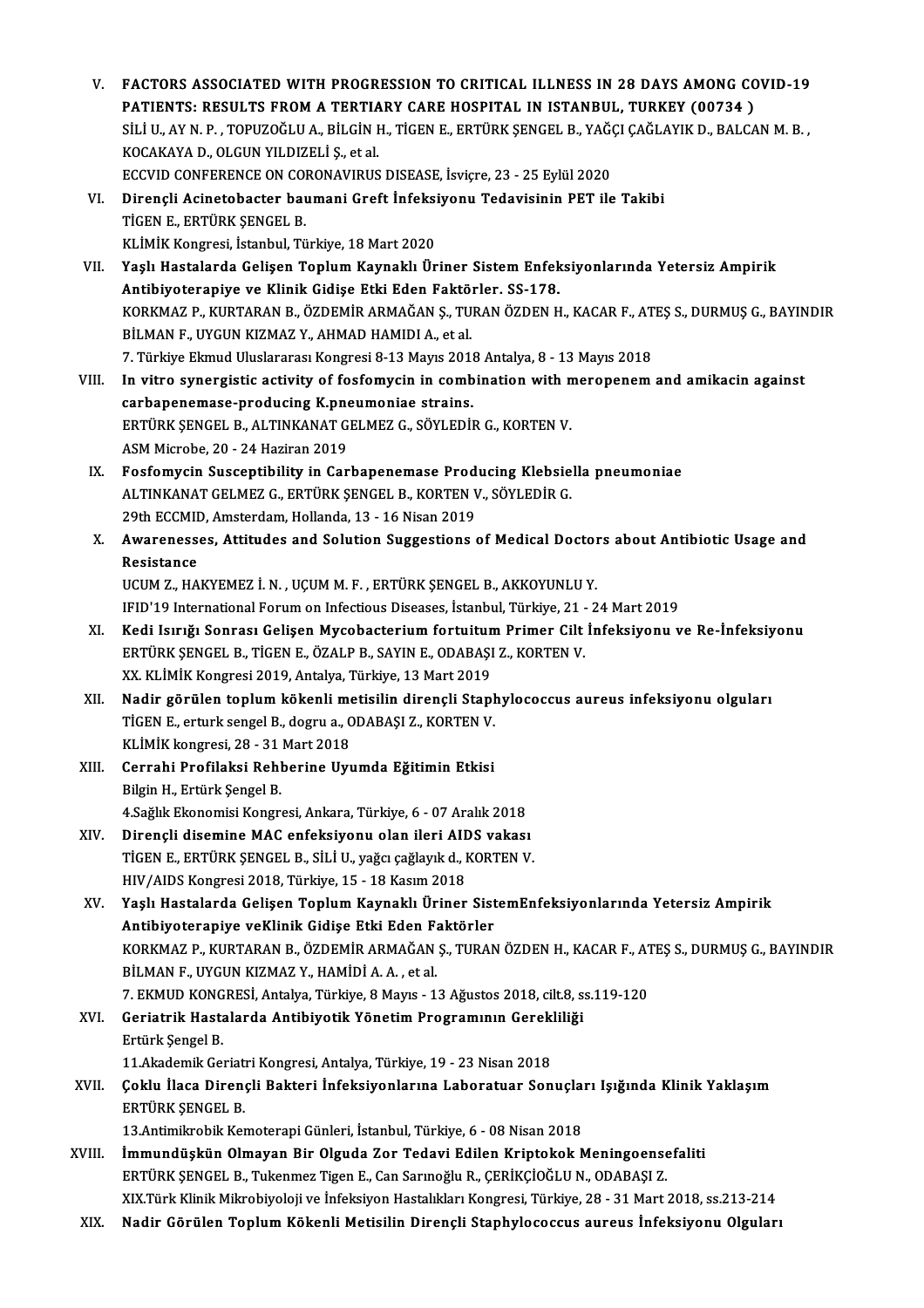Tukenmez Tigen E., ERTÜRK ŞENGEL B., Doğru A., ODABAŞI Z., KORTEN V.

Tukenmez Tigen E., ERTÜRK ŞENGEL B., Doğru A., ODABAŞI Z., KORTEN V.<br>XIX.Türk Klinik Mikrobiyoloji ve İnfeksiyon Hastalıkları Kongresi, Antalya, Türkiye, 28 - 31 Mart 2018, ss.205-206<br>İnfeksiyon Hastalıkları Haman Onavı'yu Tukenmez Tigen E., ERTÜRK ŞENGEL B., Doğru A., ODABAŞI Z., KORTEN V.<br>XIX.Türk Klinik Mikrobiyoloji ve İnfeksiyon Hastalıkları Kongresi, Antalya, Türkiye, 28 - 31 Mart 2018, ss.205-206<br>Canakliliği

XIX.Türk Kli<br>İnfeksiyon<br>Gerekliliği<br>EPTÜPK SE İnfeksiyon Hastalıkları Uzman Onayı'xxnın Olduğu Bir Hastanede Antibiyotik Yönetim Progra<br>Gerekliliği<br>ERTÜRK ŞENGEL B., Bilgin H., ÖREN BİLGİN B., Gidener T., Saydam S., Pekmezci A., Ergonul O., KORTEN V.<br>YIV Türk Klinik M

Gerekliliği<br>XIX.Türk ŞENGEL B., Bilgin H., ÖREN BİLGİN B., Gidener T., Saydam S., Pekmezci A., Ergonul O., KORTEN V.<br>XIX.Türk Klinik Mikrobiyoloji ve İnfeksiyon Hastalıkları Kongresi, Antalya, Türkiye, 28 - 31 Mart 2018, s ERTÜRK ŞENGEL B., Bilgin H., ÖREN BİLGİN B., Gidener T., Saydam S., Pekmezci A., Ergonul O., KORTEN V.<br>XIX.Türk Klinik Mikrobiyoloji ve İnfeksiyon Hastalıkları Kongresi, Antalya, Türkiye, 28 - 31 Mart 2018, ss.36<br>XXI.

- XIX.Türk Klinik Mikrobiyoloji ve İnfeksiyon Hastalıkları Kongresi,<br>Travma Sonrası Üçüncü Ayda Başvuran Komplike Staphyl<br>BAŞIBÜYÜK C. S. , ALHAN Ö., ERTÜRK ŞENGEL B., Mülazımoğlu L.<br>YIV Türk Klinik Mikrobiyoloji ve İnfeksiy BAŞIBÜYÜK C. S. , ALHAN Ö., ERTÜRK ŞENGEL B., Mülazımoğlu L.<br>XIX.Türk Klinik Mikrobiyoloji ve İnfeksiyon Hastalıkları Kongresi, Antalya, Türkiye, 28 - 31 Mart 2018, ss.287-288 BAŞIBÜYÜK C. S. , ALHAN Ö., ERTÜRK ŞENGEL B., Mülazımoğlu L.<br>XIX.Türk Klinik Mikrobiyoloji ve İnfeksiyon Hastalıkları Kongresi, Antalya, Türkiye, 28 - 31 Mart 2018, s<br>XXII. İmmundüşkün Olmayan Bir Olguda Zor Tedavi Edi
- XIX.Türk Klinik Mikrobiyoloji ve İnfeksiyon Hastalıkları Kongresi, Antalya, Türkiy<br>İmmundüşkün Olmayan Bir Olguda Zor Tedavi Edilen Kriptokok Menin<sub>i</sub><br>ERTÜRK ŞENGEL B., TİGEN E., CAN SARINOĞLU R., ÇERİKÇİOĞLU N., ODABAŞI Z İmmundüşkün Olmayan Bir Olguda Zor Tedavi Edilen Kriptokok Meningoensefaliti (P059)<br>ERTÜRK ŞENGEL B., TİGEN E., CAN SARINOĞLU R., ÇERİKÇİOĞLU N., ODABAŞI Z.<br>XIX. TÜRK KLİNİK MİKROBİYOLOJİ VE İNFEKSİYON HASTALIKLARI KONGRES ERTÜRK ŞENGEL B., TİGEN E., CAN SARINOĞLU R., ÇERİKÇİOĞLU N., ODABAŞI Z.<br>XIX. TÜRK KLİNİK MİKROBİYOLOJİ VE İNFEKSİYON HASTALIKLARI KONGRESİ, Antalya, Türkiye, 28 - 31 Mart 2018,<br>ss.297-298 XIX. TÜRK KLİNİK MİKROBİYOLOJİ VE İNFEKSİYON HASTALIKLARI KONGRESİ, Antalya, Türkiye, 28 - 31 Mart 2018<br>ss.297-298<br>XXIII. Primary Posaconazole Prophylaxis In Acute Myeloid Leukemia-A Single Center Real Life Experience<br>TUĞL
- ss.297-298<br>Primary Posaconazole Prophylaxis In Acute Myeloid Leukemia-A Single Center Real Life Experience<br>TUĞLULAR A. T. , ÖZGÜMÜŞ T., ELİBOL T., Pepedil F., Geçgel F., SEZGİN A., YILDIZ İ., Tekin A., ERTÜRK ŞENGEL B<br>Kömü Pri<mark>mary Posaco</mark><br>TUĞLULAR A. T. ,<br>Kömürcü B., et al.<br><sup>22th</sup> Congress of TUĞLULAR A. T. , ÖZGÜMÜŞ T., ELİBOL T., Pepedil F., Geçgel F., SEZGİN A., YILDIZ İ., Tekin A., ERTÜRK ŞENGEL B.,<br>Kömürcü B., et al.

22th Congress of the European Hematology Association, Madrid, İspanya, 22 - 25 Haziran 2017

XXIV. İnvaziv Aspergillus Tedavisi-Yeni klavuzlar-<br>Ertürk Şengel B. İnvaziv Aspergillus Tedavisi-Yeni klavuzlar-<br>Ertürk Şengel B.<br>32.ANKEM Kongresi, Antalya, Türkiye, 10 - 14 Mayıs 2017<br>Marmara Üniversitesi Bandik Eğitim ve Anastuma H

XXV. Marmara Üniversitesi Pendik Eğitim ve Araştırma Hastanesi nde izlenen HIV olgularının yıllara göre<br>değerlendirilmesi 32.ANKEM Kongresi<br>Marmara Üniversi<br>değerlendirilmesi<br>EPTÜPK SENCEL B değerlendirilmesi<br>ERTÜRK ŞENGEL B., TİGEN E., KORTEN V.<br>iNFEKSİYON DÜNYASI ÇALŞITAYI, Türkiye, 24 - 27 Mart 2016<br>Marmara Üniversitesi Bandik Fğitim ve Arastırma Hastı

ERTÜRK ŞENGEL B., TİGEN E., KORTEN V.

ERTÜRK ŞENGEL B., TİGEN E., KORTEN V.<br>iNFEKSİYON DÜNYASI ÇALŞITAYI, Türkiye, 24 - 27 Mart 2016<br>XXVI. Marmara Üniversitesi Pendik Eğitim ve Araştırma Hastanesinde İzlenen HIV Olgularının Yıllara Göre<br>Değerlendirilmesi iNFEKSİYON DÜNYA<br>Marmara Üniversi<br>Değerlendirilmesi<br>EPTÜPK SENCEL B Marmara Üniversitesi Pendik Eğitim ve Araştı<br>Değerlendirilmesi<br>ERTÜRK ŞENGEL B., Tukenmez Tigen E., KORTEN V.<br>İnfeksiven Dünyası Celistavı 2016, Ankara Türkiye. De<mark>ğerlendirilmesi</mark><br>ERTÜRK ŞENGEL B., Tukenmez Tigen E., KORTEN V.<br>İnfeksiyon Dünyası Çalıştayı 2016, Ankara, Türkiye, 24 - 27 Mart 2016

## ERTÜRK ŞENGEL B., Tukenmez Tigen E., KORTEN V.<br>İnfeksiyon Dünyası Çalıştayı 2016, Ankara, Türkiye, 24 - 27 Mart 2016<br>XXVII. Marmara Üniversitesi Pendik Eğitim ve Araştırma Hastanesi 2012-2015 Candida Türleri Antifungal İnfeksiyon D<br>Marmara Ü<br>Duyarlılığı<br>EPTÜPK SEN Marmara Üniversitesi Pendik Eğitim ve Araştırma Hastanesi 2012-201<br>Duyarlılığı<br>ERTÜRK ŞENGEL B., Mülazımoğlu L., ÇERİKÇİOĞLU N., SÖYLEDİR G., KORTEN V.<br>11 Mik 2016 - 20 YU KURUKTAYL Antakıa Türkiye 9 - 12 Mart 2016 se 413-Duyarlılığı<br>ERTÜRK ŞENGEL B., Mülazımoğlu L., ÇERİKÇİOĞLU N., SÖYLEDİR G., KORTEN V.<br>KLİMİK 2016 - 30. YIL KURUKTAYI, Antalya, Türkiye, 9 - 12 Mart 2016, ss.413-415<br>Bisk Fostors for Moningitis Following Corebral Angiograph

ERTÜRK ŞENGEL B., Mülazımoğlu L., ÇERİKÇİOĞLU N., SÖYLEDİR G., KORTEN V.<br>KLİMİK 2016 - 30. YIL KURUKTAYI, Antalya, Türkiye, 9 - 12 Mart 2016, ss.413-415<br>XXVIII. Risk Factors for Meningitis Following Cerebral Angiography:A KLİMİK 2016 - 30. Y<br>Risk Factors for N<br>ERTÜRK ŞENGEL B.<br>26th III National Eq Risk Factors for Meningitis Following Cerebral Angiography:A case Control Study<br>ERTÜRK ŞENGEL B.<br>26th IHI National Forum on Quality Improvement in Health Care, 7 - 10 Aralık 2014

XXIX. Prostat biyopsisi olgularında dışkıda CTX-M ve PMQR ile GSBL varlığı Tukenmez Tigen E., Tandoğdu Z., Ergonul O., ERTÜRK ŞENGEL B., Altinkanat G., Özgen M., Sarıgüzel N., KORTEN V. Prostat biyopsisi olgularında dışkıda CTX-I<br>Tukenmez Tigen E., Tandoğdu Z., Ergonul O., ERT<br>5.Türkiye EKMUD Kongresi, 21 - 25 Mayıs 2014<br>İnvasif Eungal İnfoksiyonlarda Enidamiyalı Tukenmez Tigen E., Tandoğdu Z., Ergonul O., ERTÜF<br>5.Türkiye EKMUD Kongresi, 21 - 25 Mayıs 2014<br>XXX. İnvazif Fungal İnfeksiyonlarda Epidemiyoloji<br>Frijirk Songal P

5.Türkiye EKMU<br>İ<mark>nvazif Fungal</mark><br>Ertürk Şengel B.<br>29 ANKEM KONG İnvazif Fungal İnfeksiyonlarda Epidemiyoloji<br>Ertürk Şengel B.<br>28.ANKEM KONGRESİ, Antalya, Türkiye, 22 - 26 Mart 2013, cilt.27, ss.138-140

Ertürk Şengel B.<br>28.ANKEM KONGRESİ, Antalya, Türkiye, 22 - 26 Mart 2013, cilt.27, ss.138-140<br>XXXI. Concomitant use of N acetylsteine and reduction of amphotericin B induced nephrotoxicity<br>ERTURK SENGEL B. TİCEN E. AVDIN G. 28.ANKEM KONGRESİ, Antalya, Türkiye, 22 - 26 Mart 2013, cilt.27, ss.138-140<br>Concomitant use of N acetylsteine and reduction of amphotericin B induced nephrotoxicity<br>ERTURK SENGEL B., TİGEN E., AYDIN C., ATAGÜNDÜZ I., TOPTA Concomitant<br>ERTURK SENGI<br>V., ODABAŞI Z.<br>ISHAM Interna ERTURK SENGEL B., TİGEN E., AYDIN C., ATAGÜNDÜZ I., TOPTAŞ T., KANTARCIOĞLU !<br>V., ODABAŞI Z.<br>ISHAM Internationla Society for Human and Animal Mycology, 11 - 15 Haziran 2012<br>Concomitant use of N asetylsysteine and nodustion V., ODABAŞI Z.<br>ISHAM Internationla Society for Human and Animal Mycology, 11 - 15 Haziran 2012<br>XXXII. Concomitant use of N acetylcysteine and reduction of amphotericin B induced nephrotoxicity

ISHAM Internationla Society for Human and Animal Mycology, 11 - 15 Haziran 2012<br>Concomitant use of N acetylcysteine and reduction of amphotericin B induced nephrotoxicit<br>ERTÜRK ŞENGEL B., TİGEN E., KAYGUSUZ I., ADIGÜZEL C. Concomitant use of N acetylcysteine a<br>ERTÜRK ŞENGEL B., TİGEN E., KAYGUSUZ I.<br>MÜLAZIMOĞLU L., KORTEN V., ODABAŞI Z.<br>18th Congress of the International Society. ERTÜRK ŞENGEL B., TİGEN E., KAYGUSUZ I., ADIGÜZEL C., TOPTAŞ T., KANTARCIOĞLU B., DURMUŞOĞLU<br>MÜLAZIMOĞLU L., KORTEN V., ODABAŞI Z.<br>18th Congress of the International Society for Human and Animal Mycology, Berlin, Almanya,

MÜLAZIMOĞLU L., K<br>18th Congress of the<br>2012, cilt.55, ss.121<br>Imnast of Essal Ca 18th Congress of the International Society for Human and Animal Mycology, Berlin, Almanya, 11 - 15 Haziran<br>2012, cilt.55, ss.121<br>XXXIII. Impact of Fecal Carriage of Extended Spectrum Beta-lactamase (ESBL) Producing